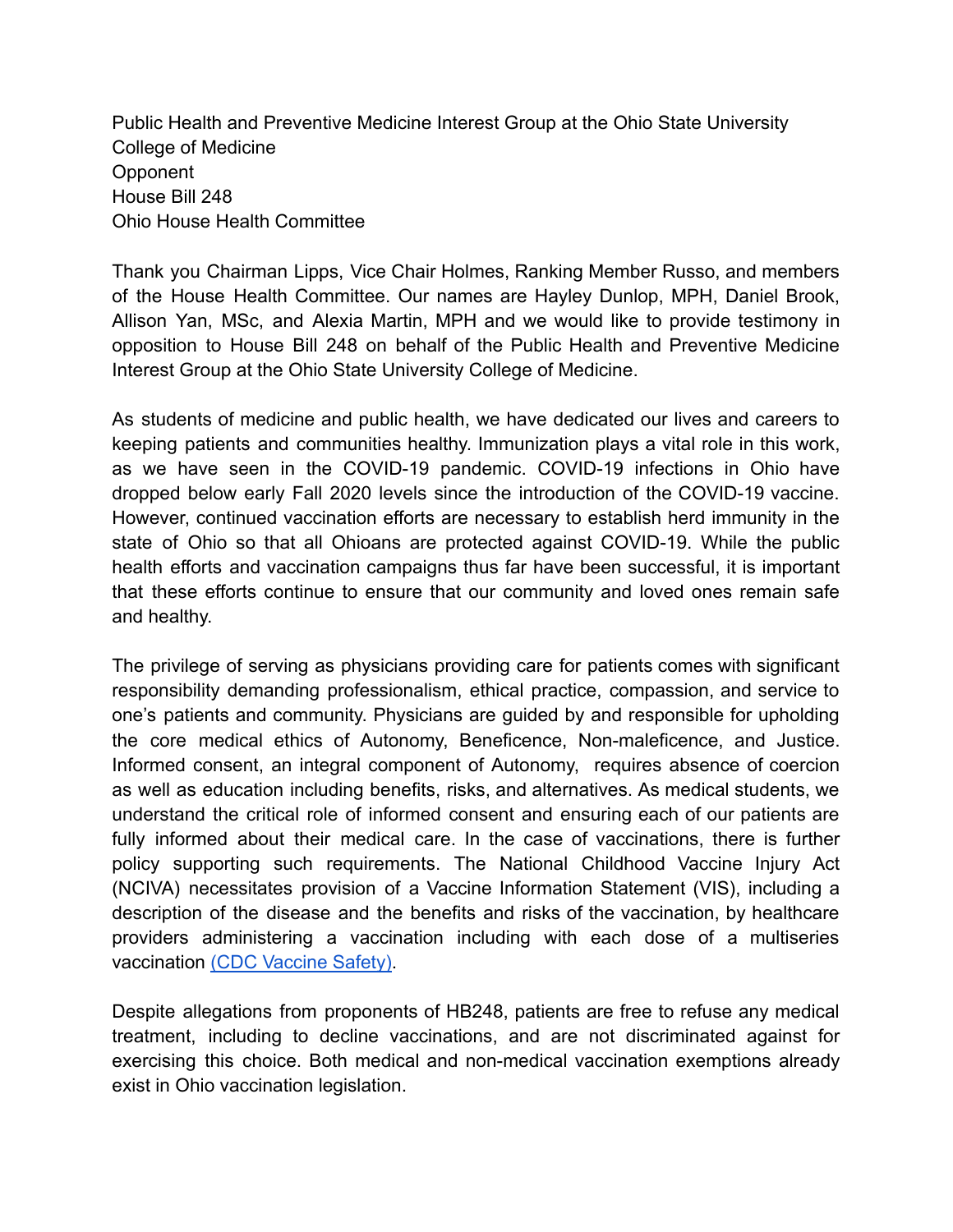Immunization is a personal choice, but this decision has public consequences--especially impacting the most vulnerable communities in Ohio. This bill would disincentivize parents to immunize their children and would cause Ohio's immunization rates to suffer. Immunization rates have already been dropping in Ohio, 94% in 2010 to just 88% in 2017 [\(ODH](https://odh.ohio.gov/wps/portal/gov/odh/know-our-programs/Immunization/Immunization-Rates)). Rates in Ohio are already below those required for herd immunity, those necessary to prevent community-spread of infection, for numerous vaccine-preventable diseases (VPDs) (Table 1, [Vanderslott,](https://ourworldindata.org/vaccination) 2019). Without sufficient vaccination rates in a community, these deadly diseases will return. We've already seen the negative consequences of low vaccination rates with outbreaks of **Mumps** 

(https://www.usatoday.com/story/news/nation/2014/04/16/mumps-ohio-outbreak/774604 9/) and Measles [\(Gastañaduy,](https://www.nejm.org/doi/full/10.1056/nejmoa1602295) 2016) in Ohio in the past few years. Evidence has already demonstrated these consequences such as the resurgence of whooping cough in Japan following drops in vaccination rates in 1979 [\(Vaccines,](https://www.cdc.gov/vaccines/vac-gen/whatifstop.htm) CDC). While individuals have the right to decline vaccination, this decision directly impacts not only the individual, but also the communities they live in. Existing legislation (e.g., exemption laws) already protects individual rights to decline. HB248 seeks to undermine public health placing the health of the community, and individuals within it, at risk.

| <b>Disease</b> | Transmission     | Basic reproduction number | <b>Herd Immunity Threshold</b> |
|----------------|------------------|---------------------------|--------------------------------|
| Measles        | Airborne         | $12 - 18$                 | 92-95%                         |
| Pertussis      | Airborne droplet | $12 - 17$                 | 92-94%                         |
| Diphtheria     | Saliva           | 6-7                       | 83-86%                         |
| Rubella        | Airborne droplet | 6-7                       | 83-86%                         |
| Smallpox       | Airborne droplet | $5 - 7$                   | 80-86%                         |
| Polio          | Fecal-oral route | $5 - 7$                   | 80-86%                         |
| Mumps          | Airborne droplet | $4 - 7$                   | 75-86%                         |
| SARS           | Airborne droplet | $2 - 5$                   | 50-80%                         |
| Ebola          | Bodily fluids    | $1.5 - 2.5$               | 33-60%                         |
| Influenza      | Airborne droplet | $1.5 - 1.8$               | 33-44%                         |

Table 1. Disease Transmission [\(Vanderslott, 2019](https://ourworldindata.org/vaccination))

Vaccine injuries are incredibly rare and far more people are harmed (sometimes fatally) by vaccine-preventable diseases. All medications carry a certain risk for side-effects. Serious adverse reactions following vaccination are exceedingly rare, estimates of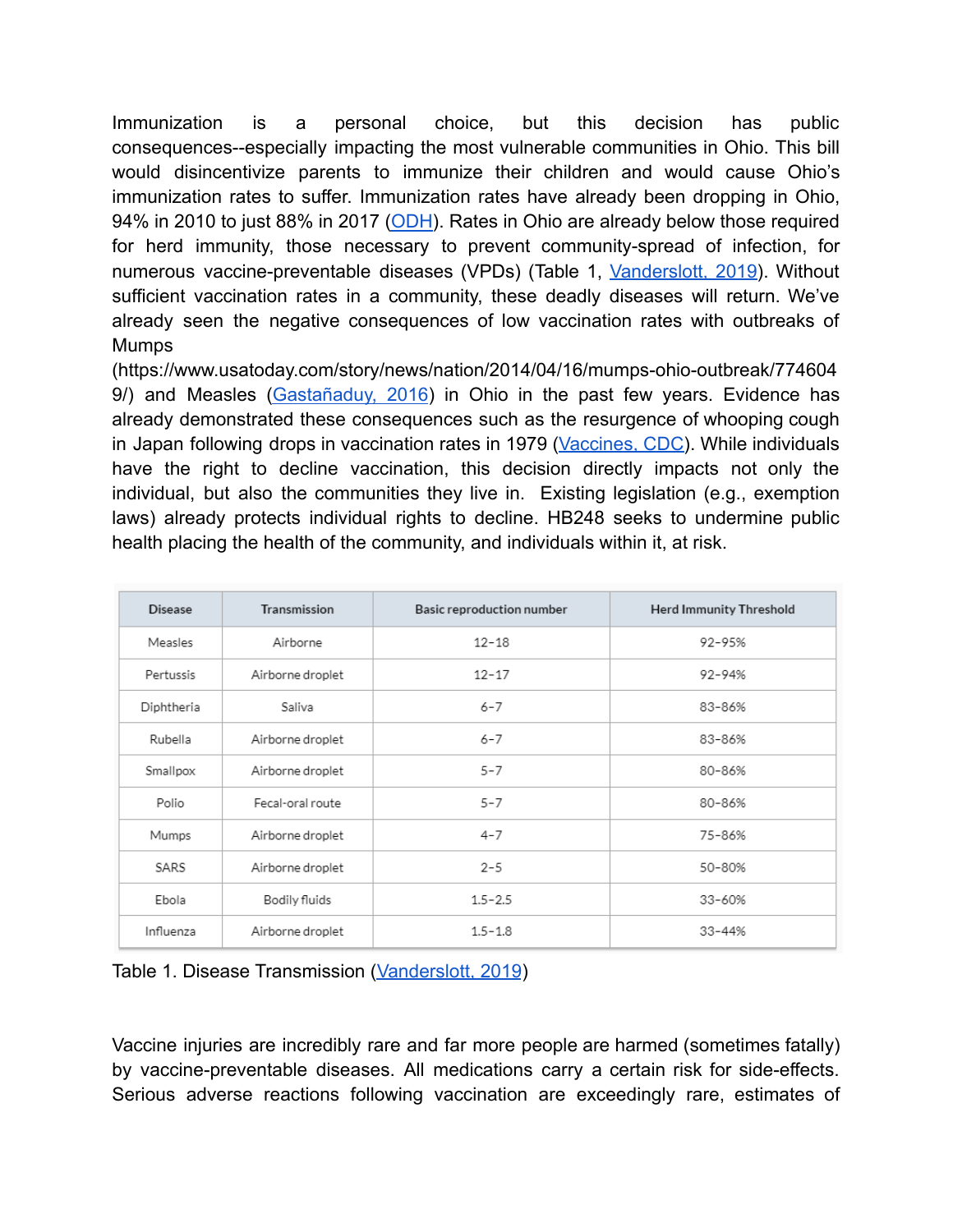allergic reactions associated with the MMR vaccine 3.5 per 10 million doses. To place this into context, allergic reactions in the commonly prescribed antibiotics, Beta-Lactams (e.g., Amoxicillin), occur at significantly higher rates (1-5 per 10,000 courses of treatment) ([Montanez, 2017](https://www.ncbi.nlm.nih.gov/pmc/articles/PMC5446992/)).

Further, such reactions following vaccination are orders of magnitude less common than serious reactions occurring in the setting of natural infection with these vaccine-preventable diseases (VPDs). Measles infection yields far higher rates of serious complications including death (1 per 1,000), post-infectious encephalomyelitis (2 per 1,000) with half resulting in permanent central nervous system impairment, and Subacute sclerosing panencephalitis (SSPE) (0.2-0.7 per 1,000) ([Meissner,](https://www.aappublications.org/news/2019/05/17/idsnapshot051719#:~:text=The%20more%20common%20complications%20associated,cases%20per%201%2C000%20measles%20cases).) 2019, [WHO,](https://cdn.who.int/media/docs/default-source/global-vaccine-safety/mmr-vaccine-rates-information-sheet.pdf?sfvrsn=f794694a_4&download=true) MMR VIS). Subacute sclerosing panencephalitis (SSPE), the progressive neurodegenerative disorder caused by Measles virus in children and young adults, is fatal in nearly all cases and for which prevention of measles infection is the only cure [\(NINDS,](https://www.ninds.nih.gov/Disorders/All-Disorders/Subacute-Sclerosing-Panencephalitis-Information-Page) SSPE). While currently rare in the United States today, SSPE remains common in countries without widespread vaccination (2.2-51 cases SSPE per million population) ([Jaffri, 2018\)](https://www.ncbi.nlm.nih.gov/pmc/articles/PMC6027681/).

Continued prevention of SSPE, as with other serious VPDs, depends on high vaccination rates and coordinated public health efforts as demonstrated by the resurgence of measles, as well as the horrible complications of the virus, in 1989-1991 ([Meissner,](https://www.aappublications.org/news/2019/05/17/idsnapshot051719) 2019). As demonstrated by the widespread consequences of the COVID-19 pandemic, including over 20,000 Ohioan lives lost, these deadly diseases have the potential for resurgence (ODH [COVID-19](https://coronavirus.ohio.gov/wps/portal/gov/covid-19/dashboards/key-metrics/mortality) Mortality Metrics). Prevention of these deadly diseases hinges on widespread vaccination and strong, coordinated public health efforts. As described by former CDC Director, Tom Frieden, M.D., M.P.H., "Current outbreaks of measles in the U.S. serve as a reminder that these diseases are only a plane ride away. Borders can't stop measles, but vaccination can" [\(CDC\)](https://www.cdc.gov/media/releases/2014/p0424-immunization-program.html).

HB248 would cripple state public health efforts in management of infectious disease outbreaks including prohibiting health authorities from prevention of further spread through integral outbreak control measures including quarantine and isolation of medically exposed, allowing lawmakers to overrule public health orders without Governor approval, and losing reliable immunization data required for effective public health efforts including outbreak control responses [\(Zuckerman](https://ohiocapitaljournal.com/2021/05/26/gop-governor-and-lawmakers-clash-over-vaccine-policy/) 2021). A strong public health framework is essential for a healthy community and state. HB248 would annihilate Ohio's public health infrastructure and capacity to prevent outbreaks of serious diseases with the potential for resurgence of deadly, vaccine-preventable diseases. Following the devastating COVID-19 pandemic, now is the time to be